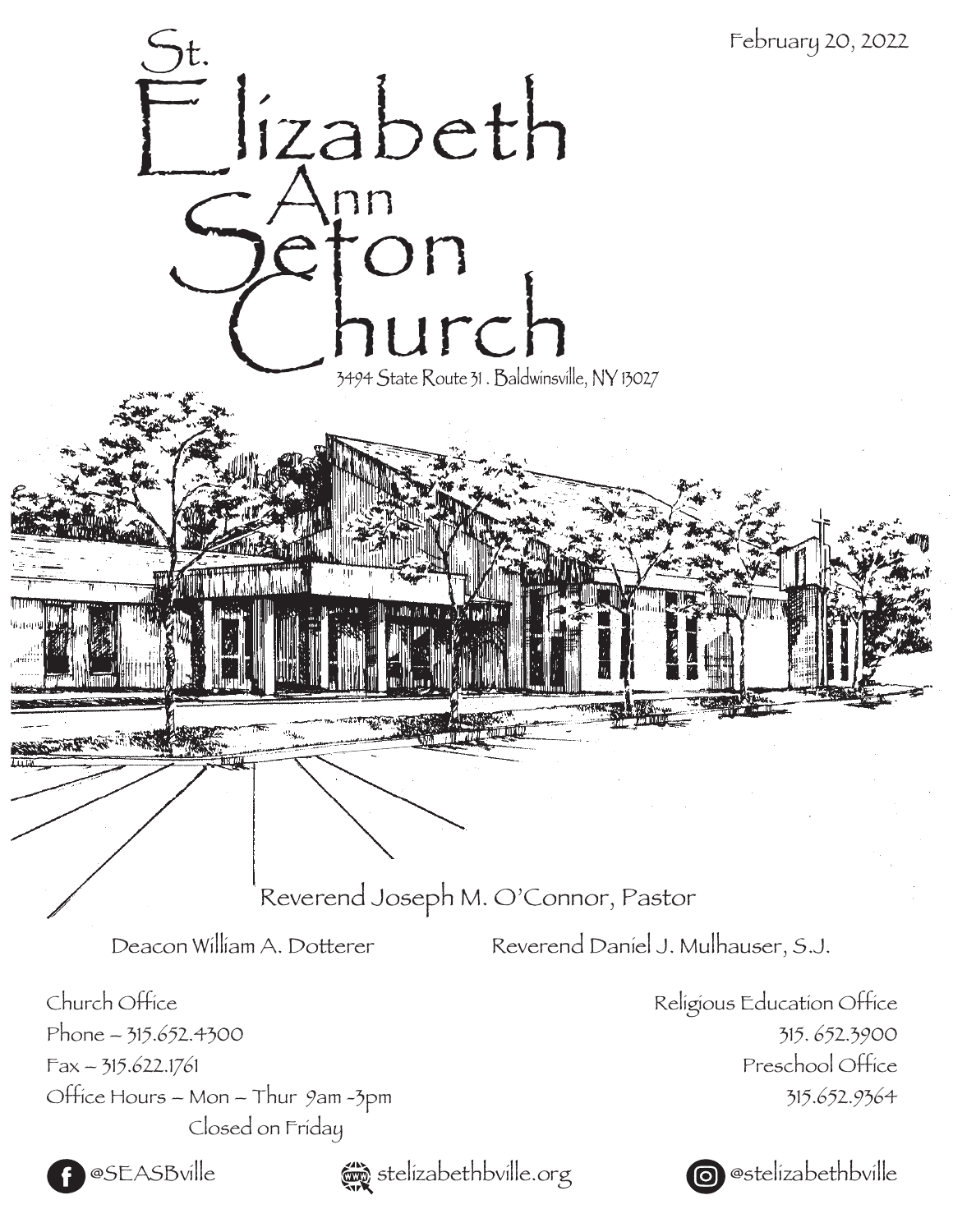## **ST. ELIZABETH ANN SETON PARISH STAFF**

| Nick Calaprico High School Faith Formation     |
|------------------------------------------------|
| John Sheridan Middle School Faith Formation    |
| Julie Moss Elementary School Faith Formation   |
| Allison BrachtElementary School Youth Ministry |
| Jennifer GuildOffice/Human Development         |
| Mary SmithOffice/Communications                |
|                                                |
| Debra ForieroCoordinator of Evangelization     |
|                                                |
|                                                |
|                                                |
|                                                |
| Parish TrusteesMichael McCarthy, Fran Jeffery  |



**Parish Mission Statement** The Catholic community of St. Elizabeth Ann Seton, united in the love of God, comes together to worship the Father, the Son and the Holy Spirit, to provide for the spiritual growth of each member, to minister to one another's needs, to be servants and neighbors to all, to strengthen and share faith, to experience the richness of Jesus Christ. The Catholic community of St. Elizabeth Ann Seton, aware of its call to be the good news, accomplishes its mission through worship, education, service, and personal example.

**May God Bless** and keep safe in his care our Service Men and Women whose lives are in danger every day. They heroically serve to defend and maintain freedom around the world as well as at home. Our prayer for them reflects our great admiration and love for them. May God bless them, watch over them, and protect them always.

**Diocesan Prayer for Vocations** "God, my Father, you created me with a specific purpose for my life; this is my vocation. By following your plan, I will be happy on earth, earn the reward of heaven, and help others to do the same. Please help me to hear, understand, and follow your call with my whole heart, especially when it seems most difficult. Saint Joseph, patron of the Universal Church, pray for me to know and accept God's will for my life. Amen."

Anna Asks: "Why do we say Roman Catholic Church?" The term Roman Catholic is not used in the Church's own documents. Rather it came into use by English-speaking Protestants. It was part of their attempt to portray the pope as the leader of just a faction of Christianity, as if he was the same as the monarch of England, who was the head of the Anglican community. As with many terms that start out as an insult but later are embraced and adopted by the group they were aimed at, Catholics in the West over time have used the term to show their union with the Holy Father. In a technical sense, the *Roman Church* might be used when it is meant to apply to those who use the Roman rite and are under the authority of bishops of that Church. In this case it is used to distinguish the Roman Church from the Maronite Church, the Coptic Church, etc. Each Church has its own bishops, rites, and laws but is in communion with the others. However, the more accurate title is the Latin Church, whereas the Roman Church technically refers to the diocese of Rome.

**Invitation to Adoration** - As we search for and hope to maintain peace, consider Eucharistic adoration. "In a world where there is so much noise, so much bewilderment, there is a need for the silent adoration of Jesus. Be assiduous in the prayer of adoration and teach it to the faithful. It is a source of comfort and light, particularly to those who are suffering." - Pope Benedict XVI.

**Searching for and Maintaining Peace - A Lenten Adult Education Opportunity** We live in an age characterized by an extraordinary amount of agitation and lack of peace. This tendency manifests itself in our spiritual as well as our secular life. In our search for God and holiness, in our service to our neighbor, a kind of restlessness and anxiety take the place of our confidence and peace. What must we do to overcome the moments of fear and distress? How can we learn to place all our confidence in God and abandon ourselves into his loving care? In his book entitled *Searching for and Maintaining Peace*, Fr. Jacque Phillipe uses concrete examples from everyday life and invites us to respond in a Gospel fashion to the upsetting situations we all confront. Since peace of heart is a pure gift of God, it is something we should seek, pursue and ask Him for without ceasing. This program will meet on Wednesdays, beginning on March 9th at 6:30 PM. Father O'Connor will lead us through study, prayer, and discussion using Father Phillipe's profound yet simple treatise on peace of mind. Signup is in the Gathering Space.

**End of Year Contribution Statements** Parishioner contribution statements for 2021 are available in the Gathering Area.

**Our Daily bREAD** - With the Lenten season approaching, let us spiritually prepare our hearts for our salvation through Christ. Imitation of Christ, by Thomas à Kempis, uses meditations on Jesus' life and teachings to help us look inward and guide us to the central task of the Christian life: learning day by day to live like Jesus. Jesus spoke, saying, "I am the light of the world. Whoever follows me will not walk in darkness, but will have the light of life." John 8:12.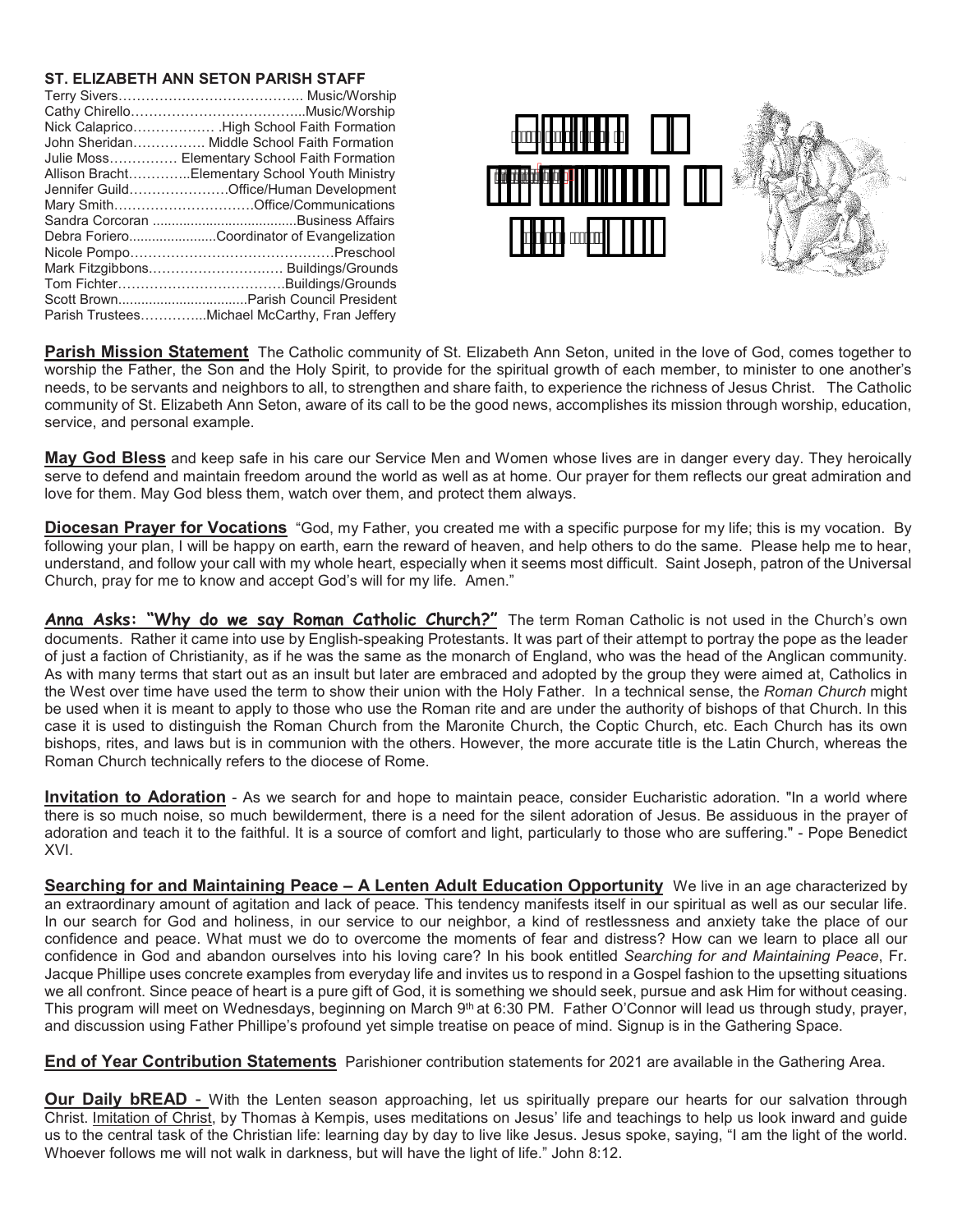**Exercises for the Healthy and Holy Heart** - February is National Heart month, so what better time than to focus on habits for a healthy **AND** holy heart! Maybe you need to re-jump your New Year's resolutions for a healthier way or taking time to renew your faith. This is a great time to reclaim your heart not only for your health, but reclaim your heart to Jesus Christ. Try these simple exercises to "get into the rhythm" of healthy and holy habits. Exercise for 10 minutes every day, **Read Scripture for 10 minutes every day.** Walk 10 extra minutes, **Pray for others during your 10 minute walk**. Reduce stress, **Trust God.** Take care of yourself,. **Take care of others**. Get plenty of rest, **Rest in the Lord**. Drink plenty of water, **Fill your spiritual well**. Cut calories, **Clean your heart through reconciliation**. Create in me a clean heart, O God, and renew a steadfast spirit within me.

**Stations of the Cross – an Opportunity for Families** On the Frist Fridays of March and April, the evening observation of the Stations of the Cross will be led by families. Please consider attending with your family and helping to lead our parish during the evening prayers and reflections. We will be using a special version of the Stations for Children – to allow them to reflect more easily on the passion of Our Lord, Jesus. Families can sign up in the Gathering Space and you will be provided with the materials in order to prepare ahead of the week you choose.

**Success – a family affair** Television coverage of the Olympics provide powerful scenes of both joy and pain. Numerous athletes were moved to tears after a fall or failure to reach the medal podium. Some voiced the pain of disappointing loved ones at home, who sacrificed so much for them to get to where they were. On a local level, our high school seniors in the CYO program celebrated their final home basketball game and walked onto the court with their parents. Their coach invited them to turn to their parents and thank them for driving them to practice and games for the last six years. Sports recognizes the role of families in the success of young athletes, so the Church appreciates the contributions and sacrifices made to be sure that the faith is passed on to the next generation to equip them to be saints – to succeed for eternity. St. Paul got it right in his letter to the Corinthians: "*Everyone who competes in the games goes into strict training. They do it to get a crown that will not last, but we do it to get a crown that will last forever*." (1 Cor 9:25)

**IGNITE Catholic Men's Conference** The theme for the Annual IGNITE conference is *Live in His Presence*. As usual there are 3 tremendous speakers that will challenge all who attend: Matt Birk, who played for the Baltimore Ravens, Bob Rice, and Fr. Jim Walsh. We are excited to be back in person this year but at a new location – right here at St. Elizabeth Ann Seton Church. Lunch will be catered by Fat Jack's BBQ!! The conference will be streamed live for those who cannot make it in person. Please go to the event website for the bios of the speakers, schedule for the day and to register. All this and more online at www.ignitecatholicmen.org

**Syracuse 40 Days for Life - New campaign runs March 2nd - April 10th***.* This Lent, we are uniting with close to 500 cities worldwide for 40 days of prayer, fasting, and peaceful vigil for an end to abortion. Come pray with us for an hour anytime between 7am- 7pm in front of the Syracuse Planned Parenthood abortion center at 1120 E. Genesee St. Our prayerful presence there is making a difference! We've seen more than 70 women change their minds and choose life for their babies! Please join us Wednesday March 2nd at 3:00 PM for the Opening Prayer Service! For more information, please contact Jeanie Owens (315) 956-7772, Shannon Guy (315) 664-5067, or go to 40daysforlife.com/syracuse

**SEAS Preschool Fundraiser** – The preschool is currently holding its annual Gertrude Hawk Spring/Easter fundraiser. Our ordering link is live and can be accessed by going to www.**Gertrudehawkchocolates.com**.**.** Click on fundraising, choose organization, St. Elizabeth Ann Seton Preschool, choose seller: SEAS PRESCHOOL, begin your order. All orders will be delivered to the preschool and we will distribute at masses once the orders arrive.

**American Red Cross Blood Drive**- St. Elizabeth Ann Seton will host a blood drive on Tuesday, March 8th from 2:30-6:30pm. Please call 1-800-REDCROSS or visit www.redcrossblood.org and use sponsor code STM to schedule your appointment. Appointments are encouraged and appreciated. Walk-ins welcome! Please consider a Power Red Cell donation if you are O-, O+, A- or B-. Download the Blood Donor App and use Rapid Pass to save time the day of the drive. Every donation could help up to 3 people.

**Vocation Perspective -** In today's Gospel we hear a lot of commands: love your enemies, do good to those who hate you, bless those who curse you, pray for those who mistreat you. But there is also a special one. If you feel that God is calling you to the priesthood – call Father Jason Hage at 315-470-1468, or write: vocations@syrdio.org

**A Prayer Chain** is in place at St. Elizabeth Ann Seton. Serving on the Prayer Chain is a way for good people to serve God and to bring blessings to others who will be grateful for the prayers of Prayer Chain Members. If prayers for self or for others are needed and desired, please call the Parish Office at 315-652-4300 and your prayer requests will be forwarded to Angie Peterson.

.

**Weekly Scripture Readings for February 20, 2022** 1 Samuel 26:2, 7-9, 12-13, 22-23 1 Corinthians 15:45-49 Luke 6:27-38

**Readings for February 27, 2022**  Sirach 27:4-7 1 Corinthians 15:54-58 Luke 6:39-45